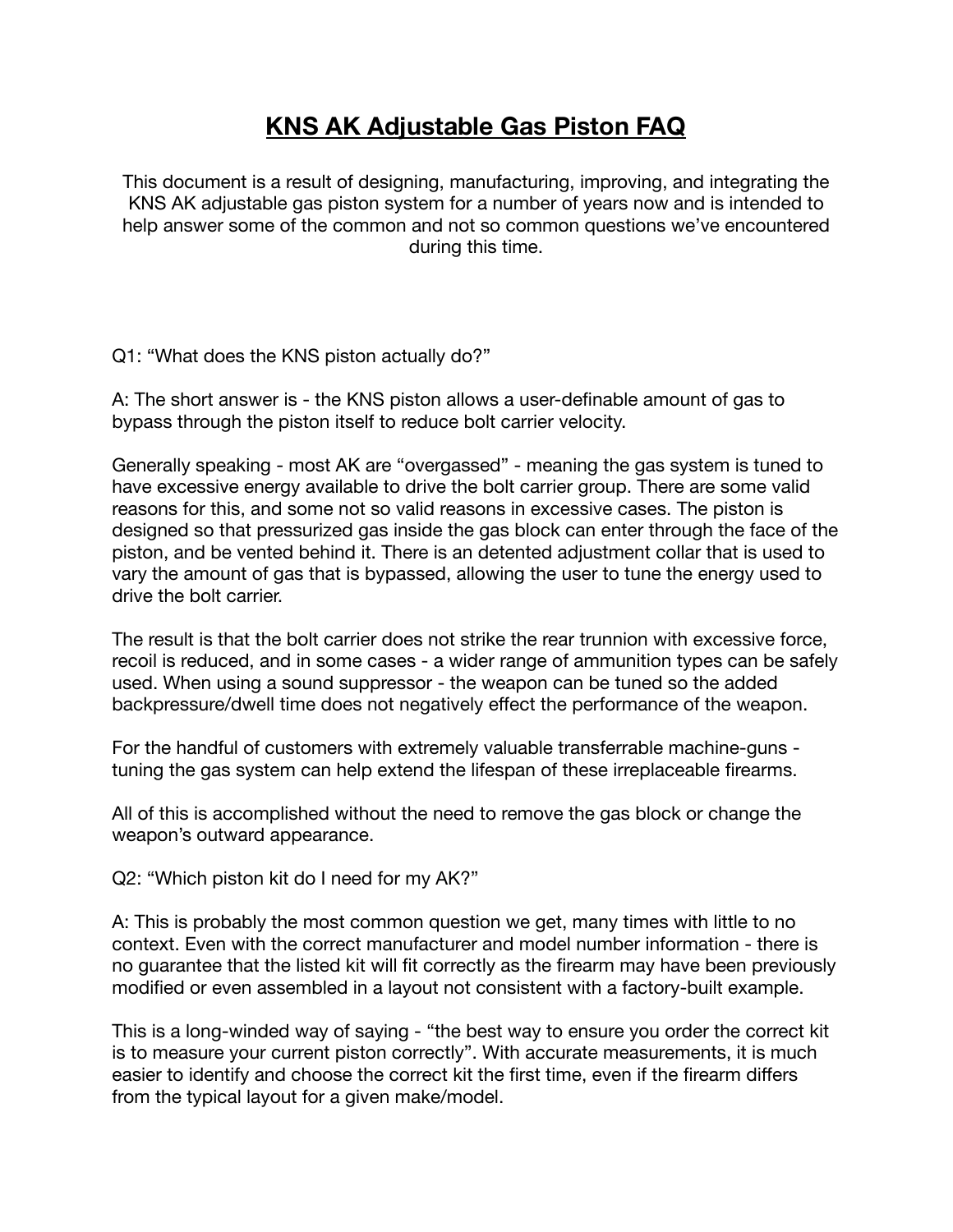Q3: "How do I measure my current/factory piston?"

A: The best, most accurate way of measuring the piston currently installed in your firearm is an inexpensive set of digital calipers. They can be purchased on-line and in most auto-parts stores for around \$20. We are not concerned with fourth-decimal place numbers here, so even an inexpensive set will allow you to obtain the information needed.

The two most important lengths we are looking for are what we call "working length" and "hole distance". "Working length" is the distance from the face of the piston, to the seam between the piston shoulder and the front nose of the bolt carrier. "Hole distance" is the length between the seam of the piston shoulder/front nose of the bolt carrier to the center of the rivet that prevents the piston from unscrewing from the carrier.

By accurately measuring these two lengths - the majority of ordering errors can be avoided - even if the firearm is configured in an unusual condition.

Q4: "Small bore vs. Large bore - what does that mean?"

A: We get the question a lot whether or not there is a length and/or head diameter difference between the small and large bore piston heads.

There is NO difference in the length or diameter between large and small bore - the difference is in the gas passages only. The large bore has slightly more internal volume at rest, and can flow more gas than the small bore - think of it as a "high" and "Low" selector on a transfer case.

The large bore piston heads are generally used on .30 caliber firearms, while the small bore pistons are generally used on .22/5.45/6.5 bore firearms.

Of course, the answer is not always that simple - there are plenty of times when a small bore piston may be used on a .30 caliber firearm to make up for a short dwell time. A perfect example of this would be an Arsenal 107CR - which as a full length gas system, but almost no barrel length past the gas port. This results in a very short, violent gas pressure impulse. Since the large bore piston has greater internal volume at rest, it is common for the firearm to "short stroke" even with the piston fully closed and muzzle booster installed. To counter this - a small bore head is used to push the adjustment band into a usable range - despite the natural tendency to use a large bore piston with a .30 bore.

Conversely - there may be times that a large bore piston may be used in a .22/5.45 bore firearm to correct a drastically overgassed situation, especially when combined with a sound suppressor and related additional backpressure.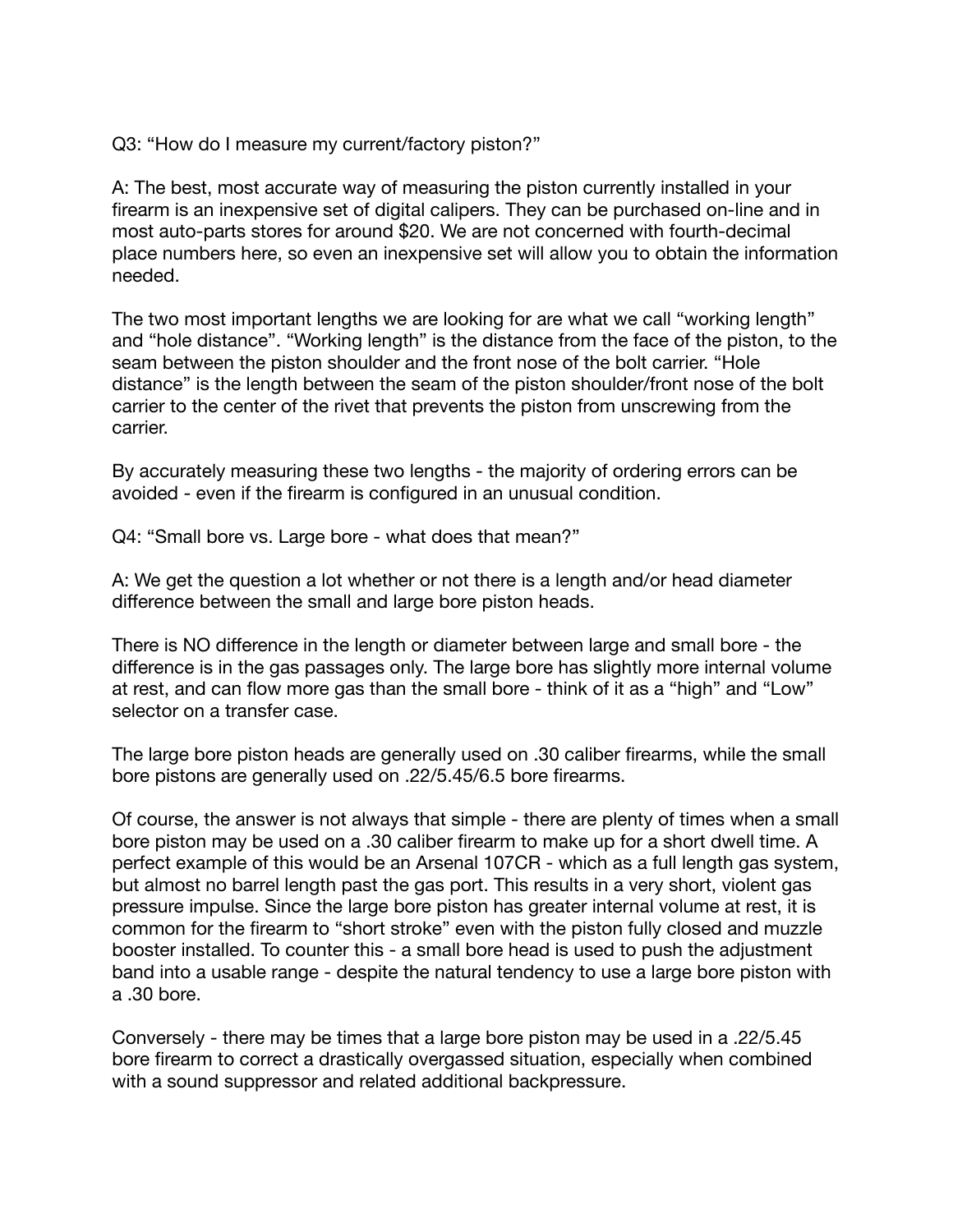Q5: "What are those triangular-shaped 'Star Guides' for?"

A: There are two typical ways of stabilizing and guiding the gas piston once it has left the gas block during the cycling process of the firearm.

The first and most common is a fluted gas tube - which provides linear rails to center the gas piston throughout it's movement during cycling. This method does not require the piston to have any stabilization feature of it's own and is typical for most AKs/ variants.

The second method is commonly seen on Galil or Galil-derived variants, as well as some Yugoslavian designs. This method involves a smooth/round gas tube and moving the centering feature onto the gas piston/op-rod itself.

The op-rods that KNS manufactures that are meant for firearms that may have this second method of piston guidance, as well as ALL Galil variants - have a provision to duplicate this feature in the form of that triangle-shaped component. There are a few different sizes of Star Guides, some for different models, some for different variants of the same model in the case of the Galil series.

There is even a "dummy collar" for firearm models like the M92 that can have either version of the gas tube. The dummy collar is used to form a clean profile of the op-rod in cases where the gas tube is fluted and the Star Guide is not used.

Q6: "How difficult is it to install a KNS piston?"

A: Typically, an installation takes less than 30 minutes including tool cleanup. Most AK gas pistons are threaded into the bolt carrier, then crossdrilled, then flush-riveted to prevent it from unscrewing from the carrier. In most cases, this rivet can be driven out with a couple of punches, hammer, and a good vise.

Occasionally there will be a rivet that just does not want to be driven out, and the best route is to partially drill the rivet to relieve it and allow it to be driven out the rest of the way - or drilled out completely.

Of course there are always exceptions - take the Saiga and VEPR series for example, these pistons are not riveted, but rather "pinch crimped". This is a process where the nose of the carrier over the piston threads is "pinched" between two points, and material is physically displaced into the piston threads - much like gas key staking on an AR15. In this case, there is no rivet to drill or drive out - instead, you must drill out the crimped area to remove the material that has been displaced. This process of crimping is also less consistent in it's location - which is why the KNS op-rods for these models are not pre-drilled. They must be hand fitted each time - so the cross hole is omitted during manufacturing.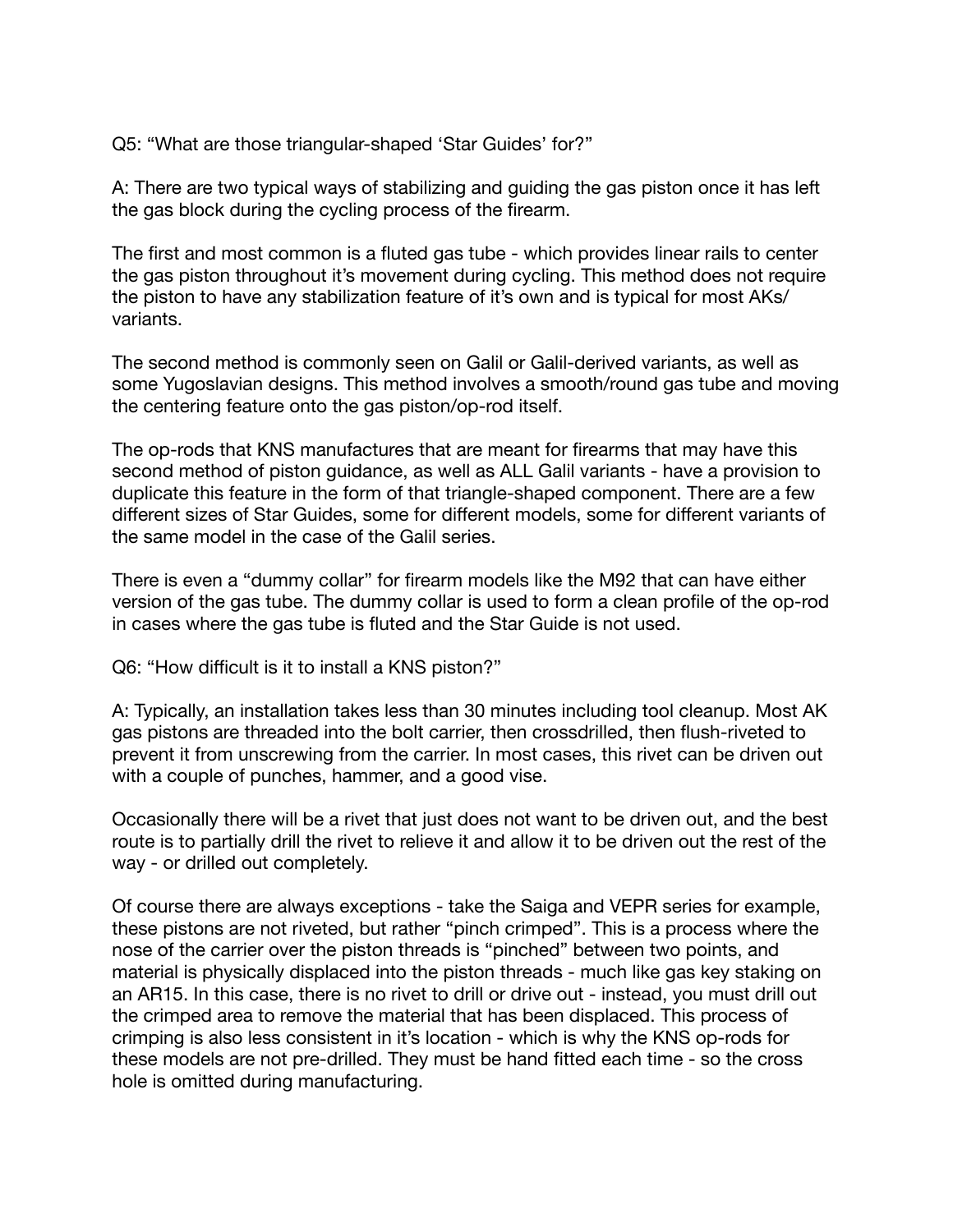There are also other manufacturers that instead of riveting or crimping - will actually weld the piston to the carrier. This results in a situation where the carrier is destroyed if the piston is removed - believe us, we certainly tried to find a way to rescue these and it just doesn't work. Do not try to remove these pistons, instead - purchase an appropriate replacement carrier and install the KNS piston.

The Galil classic and ACE series, as well as the Finnish Valmet series are secured from the factory with a spring pin rather than a rivet or crimp - which makes them the easiest to install. Simply drive out the spring pin and unscrew the piston, set these aside in to preserve the value of the original parts - and install the KNS piston assembly per user manual.

There is always the option of sending in your bolt carrier/piston to KNS to have us install it for you. The price of this service is \$35 and return shipping.

Q7: "Why does the spring pin not extend through both sides of the bolt carrier rivet hole"

A: This is very much intentional, and has to do with manufacturing tolerances regarding the centering of the rivet hole. While rare, we have seen rivet holes in the carrier drilled so far off center - that there would be no way for a pin to extend through both sides and line up with the matching cross hole in the KNS op-rod - which is very much on centerline.

The only job of the spring pin is to prevent rotation of the op-rod once installed, the threads carry the actual physical load during cycling. Having the pin only engage one side of the carrier allows the KNS piston to be successfully installed - even when the bolt carrier rivet hole has been drilled of-center.

Q8: "Why is there play or 'wiggle' between the KNS op-rod and/or piston head?"

A: Most AKs do have some play in the threaded joint between the gas piston and the nose of the bolt carrier. This is to allow the piston to reliably find it's way back into the gas block even if the alignment of the barrel/receiver components is not perfect.

Some AKs have less or no play - in either case, it is nothing to be concerned about. The KNS piston assembly also has a small amount of play between the piston head and the op-rod. This is intentional - again, to help the assembly self-align during operation.

Q9: "Why is the supplied spring pin smaller in diameter than the cross hole in the bolt carrier?"

A: Not only is the supplied spring pin smaller in diameter than the bolt carrier cross hole, there are also two cross holes in the op-rod as well. This is to allow the greatest chance of installing the piston assembly to the identical length of your original piston.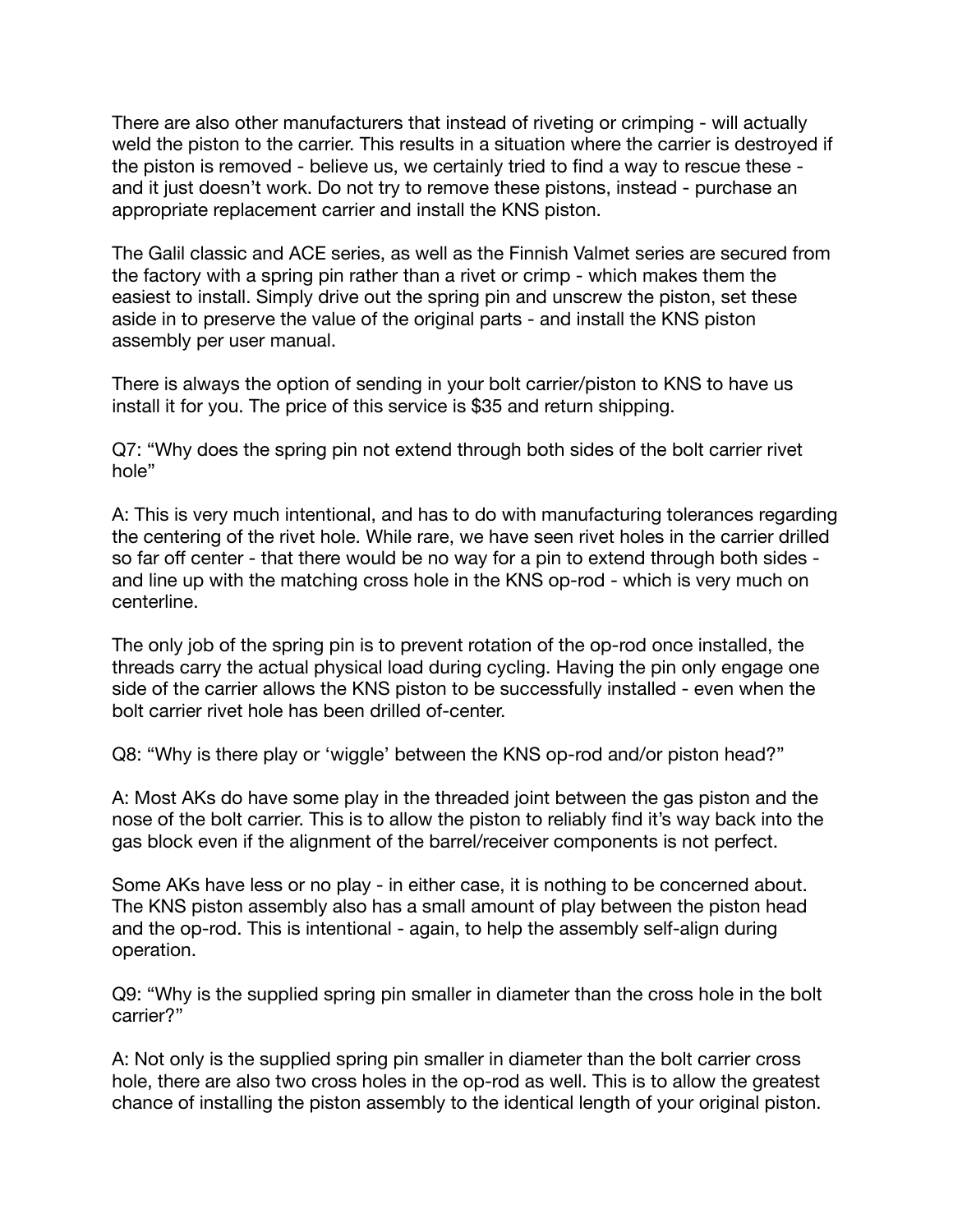The slightly smaller pin and the cross holes 90° from each other means that finding the "sweet spot" is easy despite many manufacturing variables.

Q10: "The Micro Galil and Mini-Draco pistons look different - why is that?"

A: They do look different, but the Micro Galil and Mini-Draco pistons still operate on the same principal as their full-size counterparts. The difference is how the adjustment collar works - as the size constraints of these platforms forced a rearrangement of this feature.

Instead of the adjustment collar moving "up and down" when rotated - opening or closing off the vent port - the micro piston collar spins around its center axis only. The adjustment method is a result of the port vent port shape combined with a helical "ramp" on the adjustment collar. As the collar is rotated throughout it's detented positions, the side vent is opened by varying amounts.

You will also notice that these pistons have removable inserts in the face of the piston. On the Galil version - there are two orifice sizes to accommodate different cartridges/ bore diameters, much like the "smallbore" and "largebore" piston versions.

The Mini-Draco has an insert with gas ports placed radially - this is due to the gas block design on this weapon and the resulting gas flow inside the block during pressurization - and is unique to the Mini-Draco.

Installation methods are the same as compared to their full size host weapons. The Mini-Draco being the riveted type, and the Micro Galil being of the spring pin type.

Q11: "What are the differences between full size AK pistons and Galil pistons?"

A11: For whatever reason, the classic Galil and the Galil Ace firearms have gas pistons a couple thousandths larger in diameter as compared a typical AKM piston. Our Galil pistons are sized accordingly to reproduce this diameter so that the gas seal replicates the factory performance.

To allow quick, positive visual identification - the turbulence grooves around the piston head are spaced asymmetrically compared to the symmetric spacing of the AKM piston head. The internal passages are identical to their AKM equivalents.

Occasionally, Galil pistons heads may be used in non-Galil applications where a tighter seal is required to get the weapon to cycle correctly. Examples of this include a gas block with oversized piston ID journal, or a firearm with a full size gas system but very little dwell time. A good example of this would be an Arsenal 107CR. Care must be taken to verify that the larger Galil-sized piston head moves freely in the gas block.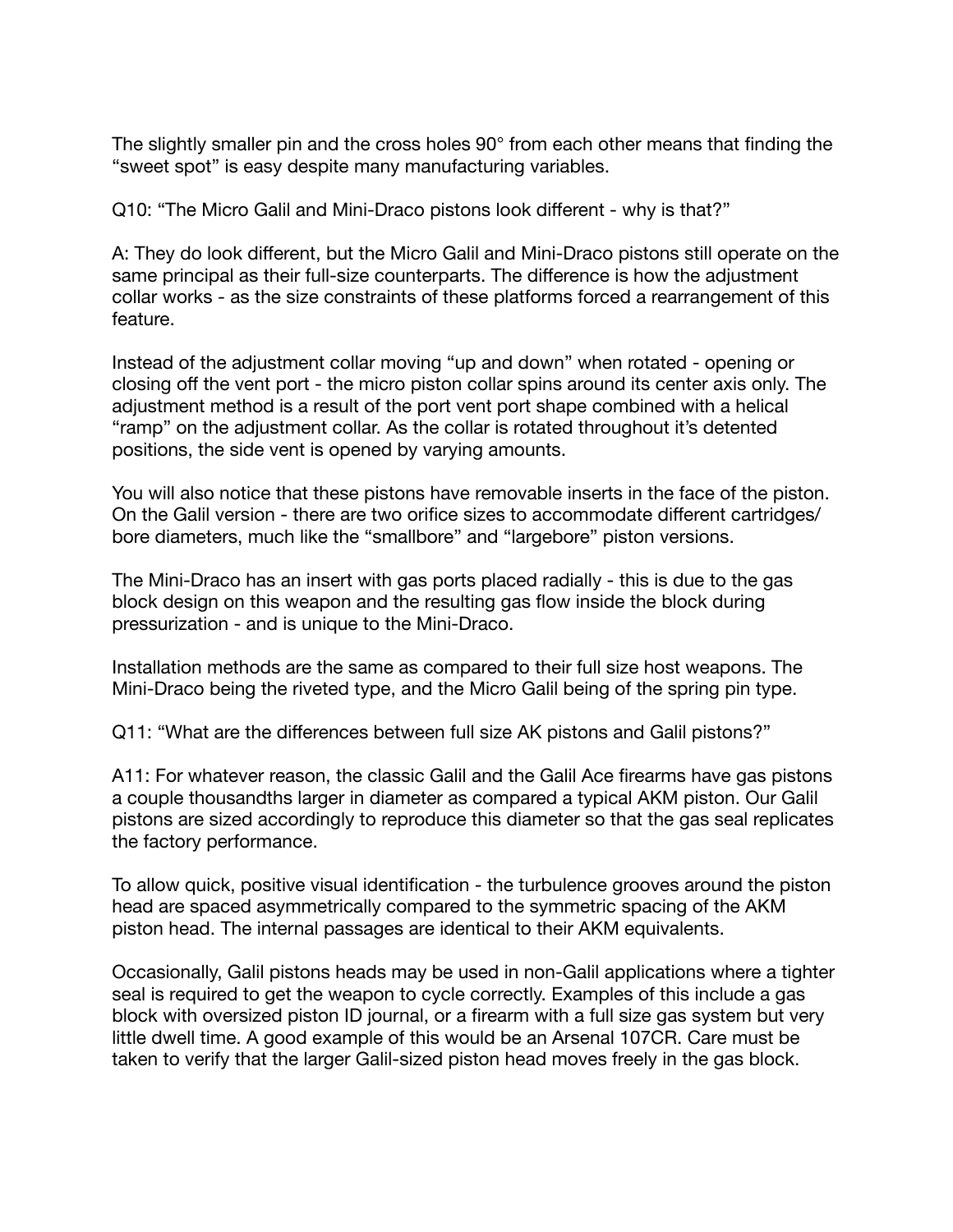Q12: "Why do the original production PSL's use the "large bore" piston head, while the new production (2018 and on) PSL's use the "small bore piston head?"

A: It seems as though when production of the PSL was restarted, the gas port was adjusted to be a little smaller than the original production version. This is a welcome change as the original PSL was severely overgassed. The small bore piston provides a proper range of adjustment for the new production guns.

Q13: "I installed the KNS piston system into my firearm and now it won't work/won't cycle - what's the deal?"

A: This is a short question with a long series of answers. One thing to remember throughout all of this is that for the most part, the KNS piston assembly can only \*REMOVE\* energy. In most cases, the KNS piston assembly has slightly more mass than the factory unit it replaces. The port in the face of the piston, whether it's a small or large bore - means there's additional start volume within the gas block. Even a fully closed adjustment collar will leak \*some\* gas. The small bore insert of the micro Galil piston head actually protrudes into the gas block a little bit - this is an example of displacing starting volume in order to make up additional mass/gas leakage/etc.

First of all, was the weapon overgassed in the first place? More and more AK/Galil style firearms are being manufactured by modern factories across the US and the rest of the world and in some cases - the TPD is being revised based on years of data. This means that some newly manufactured firearms may not be as overgassed, or overgassed at all, more manufacturers are building their firearms with suppressor use in-mind.

It is important to test fire your newly acquired firearm in the configuration(s) you intend to operated it, and gauge the ejection pattern/strength. Test it with and without the suppressor/muzzle device(s), and ammunition types you intend to use. Do these combinations work? If so - what is the ejection pattern like? If the cases are not being ejected more than 15-20 feet, you have a firearm that is gassed well and doesn't need to be "repaired". Taking away energy may make it unreliable, especially if you desire to use subsonic ammunition - which may not work in the host gun at all without further modification.

Another consideration that is touched on in Q11 is "dwell time" - which is the amount of time the gas system of a gas-operated weapon is pressurized. Meaning - the amount of time between when the bullet passes the gas port, but before it exits the muzzle. When looking at a configuration like a SLR-107UR, where it has a full-length gas system, but the muzzle terminates VERY shortly after the gas block - that is a situation where the dwell time is very short. A large volume of gas must be passed through the port in the short amount of time available in order to impart enough energy to fully cycle the bolt group. If a firearm like that is already gassed close to correctly, removing further energy may be enough to make it perform unreliable in some situations.